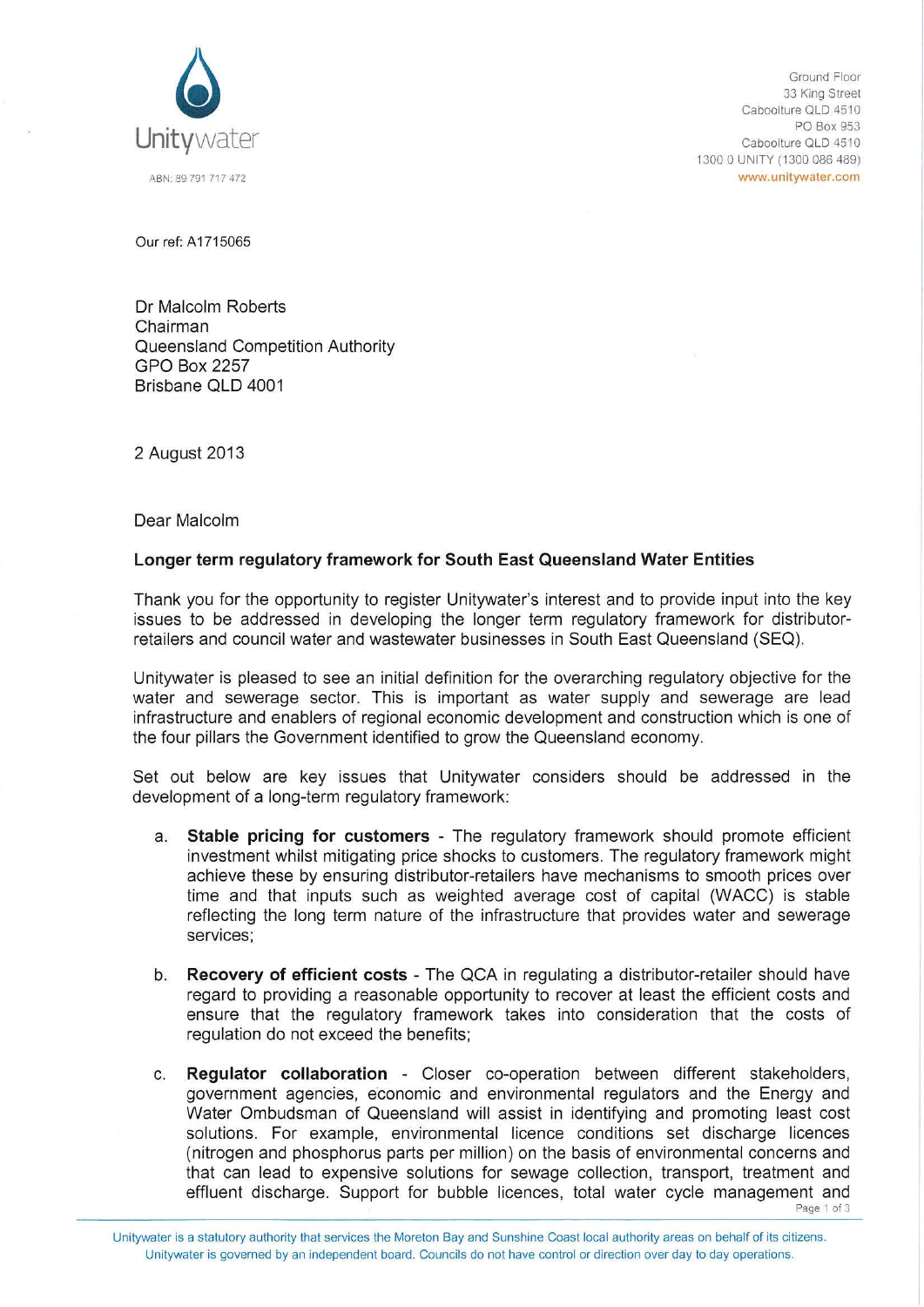

nutrient offsets may provide options to deliver non-network solutions with the potential to deliver lower cost water supply and sewerage services as well as satisfying environmental concerns;

- d. **Light handed price monitoring**  From 2015 the preferred form of economic regulation is light handed price monitoring of water supply and sewerage services that excludes oversight of non-regulated services and miscellaneous fees or charges;
- e. **Innovation in the regulatory process-** Commence greater collaboration between the QCA and distributor-retailers in order to reduce costs to both the QCA and distributorretailers through avoidance of both regulators and entities engaging consultants which may not be in the best interests of customers;
- f. **Consistent application of regulation to all industry participants**  Unitywater agrees with the concept that distributor-retailers and council water and sewerage businesses should be treated on similar terms with regard to economic regulatory arrangements, however it should also incentivise entities to seek lighter handed regulation;
- g. **Incentives**  The price monitoring framework should create incentives for water entities by allowing them to transition to lighter handed price monitoring or even have price monitoring removed altogether where the entity has demonstrated itself worthy of the reward. The QCA should establish criteria needed to be satisfied in order to achieve this objective;
- h. **Regulatory oversight periods**  The regulatory period should be either 3 or 5 years, nominated by the relevant water entity. Flexibility of timeframe may provide an opportunity to optimise alignment with other regional planning processes;
- i. **Price monitoring reporting**  Consideration should be given to the longer term price monitoring using an ex-post review of audited accounts rather than ex-ante regulatory submissions. Use of historical regulatory accounts might assist to remove estimation error as the costs and events will be known rather than focusing on near complete projects. This may provide a better opportunity for actual learning's to be incorporated into future projects;
- j. **Concurrent activity**  Timeframes contained in the Minsters' Direction Notice will be challenging and it should be noted that they will place a strain on resources that may inadvertently increase costs due to the use of consultants. Known concurrent work programs include but are not limited to:
	- i. Undertaking assessment of the 2013-15 price monitoring submission;
	- ii. Participating in the QCA WACC review;
	- iii. Infrastructure charges discussion paper issued by the State Government;
	- iv. Working on the longer term regulatory arrangements;
	- v. Recognising the reconstituted Noosa Shire Council; and
	- vi. Ongoing work on Netserv and Total Water Cycle Management Plans and the Utility Model.